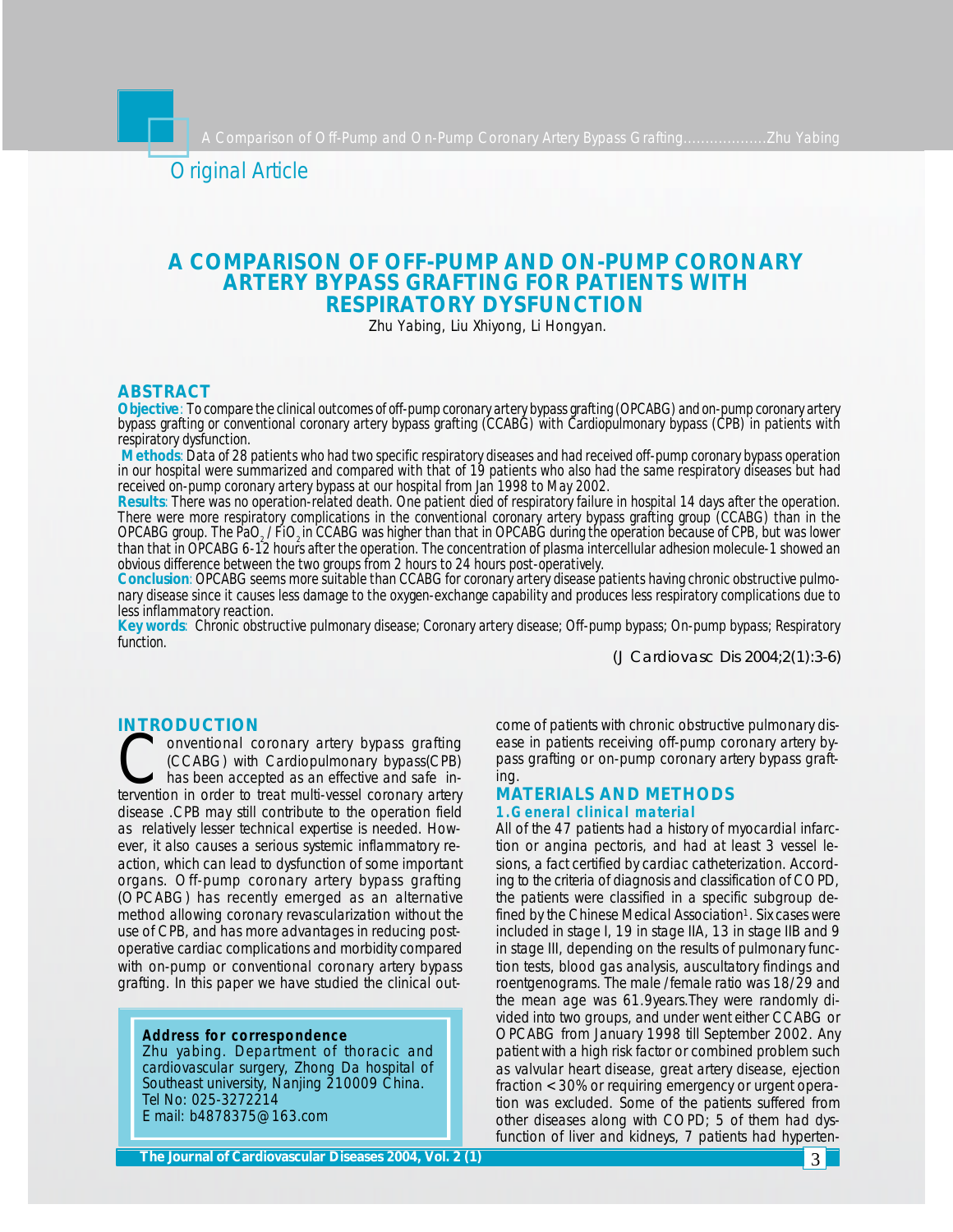|                         |                           |                          | <b>RESULTS</b>                                |
|-------------------------|---------------------------|--------------------------|-----------------------------------------------|
| <b>DATA</b>             | <b>OPCABG</b><br>$(n=28)$ | <b>CCABG</b><br>$(n=19)$ | There was no difference with r                |
| Age                     | $62.4 \pm 2.7$            | $61.3 \pm 1.9$           | eased vessels, smoking histor                 |
| Female/Male             | 16/12                     | 12/7                     | farction, renal insufficiency, a              |
| History of smoking      | 20                        | 15                       | did not include pulmonary test                |
| <b>COPDI-II</b>         | 23                        | 15                       | them, 4 patients who were sup                 |
| <b>COPD III</b>         | 5                         | $\overline{4}$           | without CPB, required conver                  |
| No. of diseased vessels | $3.4 \pm 0.2$             | $3.1 \pm 0.4$            | stability of blood pressure a                 |
| Left main stem disease  |                           | 5                        | during the operation. Postoper                |
| LVEF $(\%)$             | $49.1 \pm 2.9$            | $51.4 \pm 3.4$           | in table 2.                                   |
| H/O Hypertension        | 3                         | $\mathfrak{D}$           | Table 2. Postope                              |
| Renal impairment        | 5                         | $\overline{2}$           |                                               |
| <b>Diabetes</b>         | 6                         | 4                        |                                               |
| Parsonnet score         | $7.1 \pm 1.2$             | $8.3 \pm 1.4$            | <b>Variables</b><br><b>OPCABG</b><br>$(n=28)$ |

sion while 10 had diabetes. The clinical data are shown in detail in table 1.

### **Table 1. Patients' clinical characteristics**

All operations were performed by the same surgical team through a median sternotomy incision and left internal mammary artery was usually anastomosed to the left anterior descending artery (LAD). Mostly the great saphenous vein was used as a conduit, but the radial artery, whose long -term patency is superior to that of saphenous vein grafts, was also harvested as a conduit in some cases. CCABG used both antegrade and retrograde blood cardioplegia for myocardial protection during the period of cardiac arrest. OPCABG needed deep pericardial traction sutures in some patients. The right pleural space was opened in some patients to facilitate the exposure of the circumflex artery. Stabilization system used for the coronary arteries was Medtronic Stabilizer. After the surgical procedure, both groups of patients were admitted to the intensive care unit (ICU) where they received ventilatory assistance in a controlled mandatory ventilation mode, and were extubated as soon as clinically possible

#### **2. Blood sample test**

Blood samples were taken for blood gas analysis before the operation without oxygen supply, during anesthesia with oxygen supply, before CPB and at 2 hours, 6 hours, 12 hours and 24 hours post-operatively to observe the change in PaO<sub>2</sub>/FiO<sub>2</sub>. At the same time, the plasma soluble Intercellular adhesion molecule-1 was tested by ELISA and neutrophils in bronchoalveolar lavage were counted by a Flow CytoMeter (FCM).

#### **3.Statistical analysis**

The data is expressed as a mean  $\pm$ standard deviation. Unpaired Student t test and chi square (*X* 2 ) were used to analyze variables between the two groups. A *p* value less than 0.05 was considered as statistically significant (SPSS 9.0).

## **RESULTS**

There was no difference with regard to age, gender, diseased vessels, smoking history, previous myocardial infarction, renal insufficiency, and Parsonnet score. This did not include pulmonary test in the two groups. Among them, 4 patients who were supposed to be revascularized without CPB, required conversion to CCABG due to instability of blood pressure and ventricular arrhythmia during the operation. Postoperative outcomes are shown in table 2.

## **Table 2. Postoperative outcomes**

| <b>Variables</b>         | <b>OPCABG</b>  | <b>CCABG</b>   | p value |
|--------------------------|----------------|----------------|---------|
|                          | $(n=28)$       | $(n=19)$       |         |
| Chest drain age (ml)     | $450 \pm 190$  | $680 + 210$    | < 0.01  |
| Time to extubation (hrs) | $13 \pm 10$    | $18.7 \pm 12$  | < 0.05  |
| Delayed extubation       | 6              | 11             | < 0.05  |
| COPD                     | 4              | 3              | >0.05   |
| Re opening for bleeding  | 3              | 1              | >0.05   |
| Pneumothorax             | $\mathfrak{D}$ |                | >0.05   |
| <b>Pleural effusion</b>  | 4              | $\overline{2}$ | >0.05   |
| Reintubation             | $\mathfrak{D}$ | $\mathfrak{D}$ | >0.05   |
| ICU time (hrs)           | $21.2 + 2.5$   | $16.8 + 4.5$   | < 0.05  |
| <b>ARDS</b>              |                | 5              | < 0.05  |
| Trachesotomy             | 1              | $\overline{2}$ | >0.05   |
| In-hospital mortality    | 1              | $\Omega$       | >0.05   |
| In-hospital stay (Days)  | $15.4 + 4.5$   | $21.8 + 3.4$   | < 0.05  |
| IABP*                    | 3              |                | >0.05   |
| LOS*                     | 1              |                | >0.05   |
| <b>Postoperative MI</b>  | 1              | U              | >0.05   |
| PVA*                     | $\mathfrak{D}$ | $\overline{7}$ | >0.05   |
| No. of grafts            | $3.3 \pm 0.5$  | $3.5 \pm 0.4$  | >0.05   |

PVA: postoperative ventricular arrhythmia; IABP: intraaortic balloon pump ; LOS: low output syndrome

OPCABG patients underwent fewer bypass grafts per patient as compared to CCABG patients while more saphenous vein grafts were used in OPCABG patients. Furthermore there were also obvious differences with regard to chest drainage, time till extubation, reintubation times, intensive care unit time, stay time in hospital and ARDS occurrence. Some of them however had no statistical value. No difference was found in total in-hospital deaths or re-exploration for bleeding, pleural effusion, bronchospasm , pneumothorax, postoperative ventricular arrhythmia, intraaortic balloon pump and low output syndrome .

PaO<sub>2</sub>/FiO<sub>2</sub> is a very important marker to evaluate the function of gas exchange of the lung during and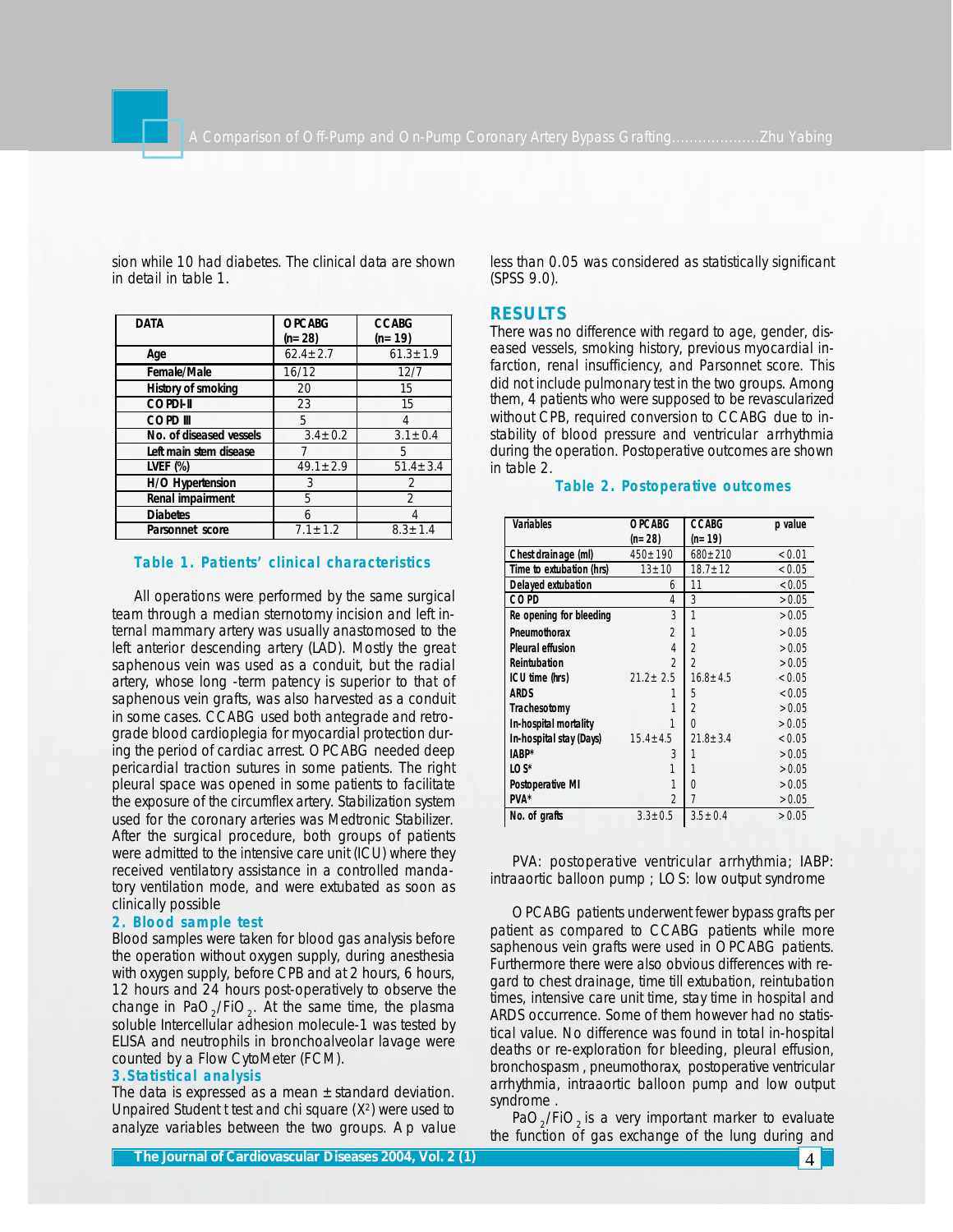

after the operation. Patients with CCABG had higher  $PaO_2$ /FiO<sub>2</sub> than those with OPCABG because of CPB during operation. There was no difference between the two groups at first 2 hours post-operatively, but during 6-12 hours after the operation, the CCABG group had an obviously lower PaO<sub>2</sub>/FiO<sub>2</sub> than the OPCABG group. (See table 3.)

The concentration of plasma soluble intercellular adhesion molecule-1 at different times is shown in table 4. The increase in ICAM-1 was related with the degree of inflammatory reaction, and there was obvious difference between the two groups. Consistent with the change in ICAM-1, there was also an obvious increase in neutrophils in the bronchoalveolar lavage from 2 to 24 hours

## **Fig 1. The number of neutrophils in bronchoalveolar lavage at different times.**



## **Table 3. The changes of PaO<sup>2</sup> /FiO<sup>2</sup> in two groups at different times(mmHg)**

| In operation |                    |                 | Post-operation |        |                                             |        |
|--------------|--------------------|-----------------|----------------|--------|---------------------------------------------|--------|
|              | Before anaesthesia | C <sub>PB</sub> | 2h             | 6h     | 12h                                         | 24h    |
| OPCABG       | $342 + 24$         | $310 + 23$      |                |        | $281 + 36$ $273 + 14$ $278 + 19$ $311 + 11$ |        |
| $(n=28)$     | (SHSO)             |                 |                |        |                                             |        |
| CCABG        | $340 + 20$         | $352 + 21$      |                |        | $278 + 23$ $244 + 18$ $238 + 12$ $301 + 23$ |        |
| $(n = 19)$   |                    |                 |                |        |                                             |        |
| Pvalue       | >0.05              | < 0.05          | > 0.05         | < 0.05 | < 0.05                                      | > 0.05 |

SHSO: Starting heart surface operation ; CPB: Cardiopulmonary bypass

## **Table 4. The change of ICAM-1 in two groups (Mean±SDng/ml)**

| In operation                                                         | Post-operation |                |        |                                                         |        |
|----------------------------------------------------------------------|----------------|----------------|--------|---------------------------------------------------------|--------|
| CPB30'<br><b>Beforeanaesthesia</b>                                   | end of CPB     | 2 <sub>h</sub> | 6h     | 12h                                                     | 24h    |
| OPCABG $70 \pm 22.5$ $56 \pm 3.5$ $60 \pm 4.5$<br>$(n=14)$<br>(SHSO) |                | $69 + 3.0$     |        | $85 \pm 4.0$ 101 $\pm 4.5$ 70 $\pm 1.1$                 |        |
| $77 + 2.5$ $89 + 2.6$<br>$65 + 3.0$<br><b>CCABG</b><br>$(n=9)$       |                |                |        | $110 \pm 4.5$ 148 $\pm$ 6.5 189 $\pm$ 3.5 177 $\pm$ 5.4 |        |
| >0.05<br>< 0.05<br>P                                                 | < 0.05         | < 0.01         | < 0.01 | < 0.01                                                  | < 0.01 |

#### post-operatively. (Figure 1) **DISCUSSION**

Chronic obstructive pulmonary disease (COPD) is characterized by a progressive development of airflow limitation that is not fully reversible. It encompasses chronic obstructive bronchitis, with the obstruction of small airways and emphysema and enlargement of air space or destruction of lung parenchyma with the loss of lung elasticity and closure of small airways<sup>2</sup>. 14.3% of all patients with coronary heart disease in our hospital suffered from COPD.

It is well-known that CPB not only leads to pathologic effects including volume retention, coagulopathy, release of systemic inflammatory mediators, reperfusion injury of heart and neurocognitive changes, but also interferes with pulmonary functions in patients undergoing CABG3,4. Before the coronary artery bypass on the beating heart without CPB was reintroduced into cardiac surgical practice, a lot of measures, such as aprotinin use or heparinized circuit, were being taken to reduce these detrimental side effects of extracorporal circulation. These effects seem more serious and dangerous for the patients with COPD, because Cardiopulmonary bypass has adverse effects on the alveolar stability due to activation of the complement cascade, adherence and sequestration of the neutrophil in the pulmonary microvascular bed, release of the oxygen-derived free radicals and change in the composition of alveolar surfactant. Due to a wide vascular bed and endothelium,the lung becomes the main target of inflammatory factors. Some studies showed a waterfalllike release after CPB inflammatory mediators such as interleukin 2, 6 or 8, whose peak times are between postoperative 4-12 hours<sup>6, 8,9</sup>. This correlates with the change in Pa $\mathrm{O}_2$ /Fi $\mathrm{O}_2$ , which we had observed in our study. Patients with OPCABG showed mild change only. This means that patients with the same severity of COPD should rather receive OPCABG than CCABG.

Parsonnet score, which was widely recommended in many European heart centers, was used to evaluate the preoperative condition in our hospital, but the OPCABG high risk factor profiles were different from the CCABG. Even though the Parsonnet scores of the two groups in our hospital were alike, the respiratory complication of the two groups had an obvious difference. Our results also echo the previous report about the hospital mortality and morbidity of COPD patients who underwent CABG5,6. Rational Parsonnet score evaluation needs further modification due to the changing of method of operation for CABG.

Nearly all COPD patients needed delayed mechani-

**The Journal of Cardiovascular Diseases 2003, Vol. 1 (2) 2004, 2 (1)** 5